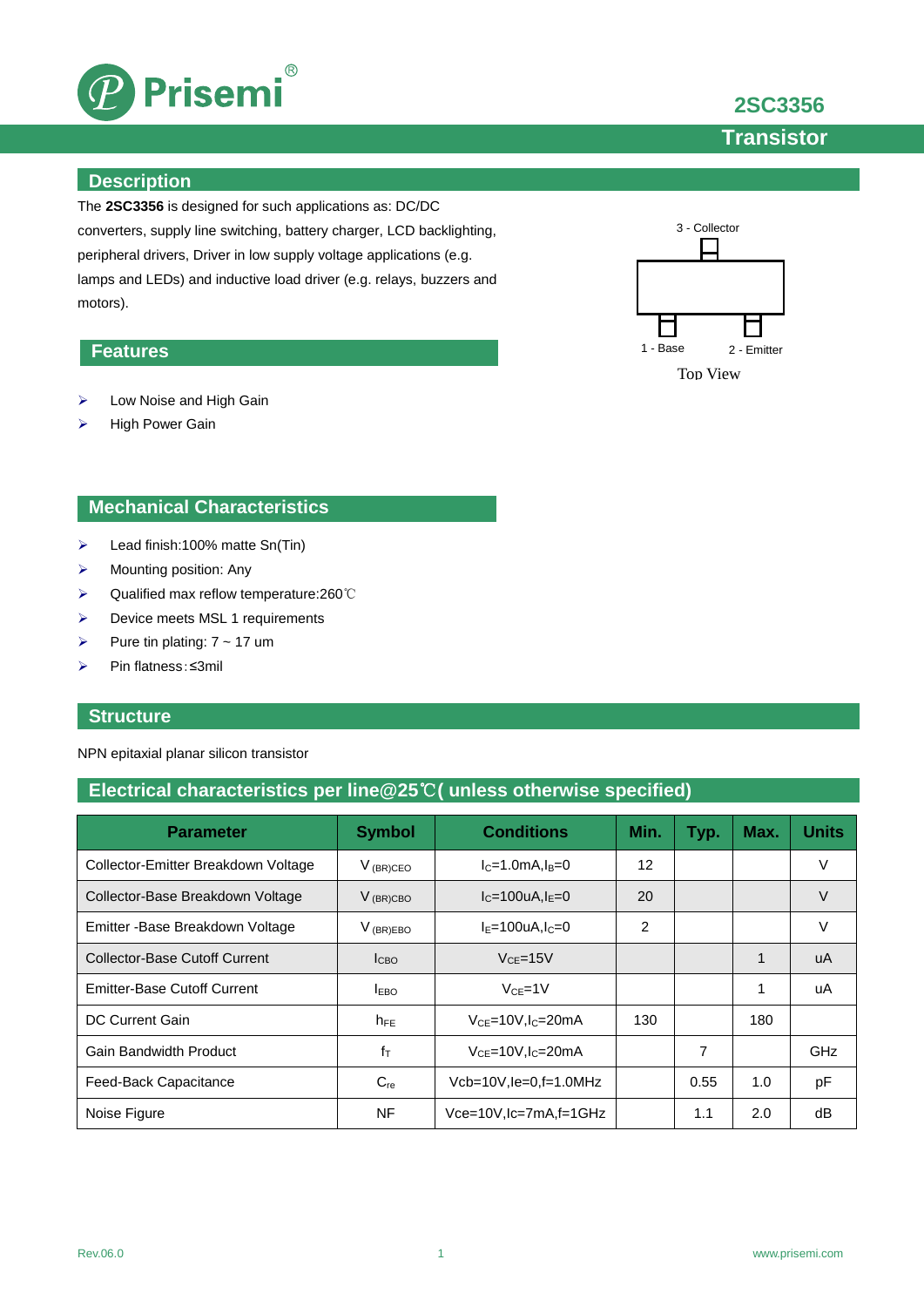## **Absolute maximum rating@25**℃

| <b>Parameter</b>                    | <b>Symbol</b>               | <b>Value</b>    | <b>Units</b> |
|-------------------------------------|-----------------------------|-----------------|--------------|
| Collector to Base Voltage           | BV <sub>CBO</sub>           | 20              | V            |
| <b>Collector to Emitter Voltage</b> | <b>BV<sub>CEO</sub></b>     | 12              | V            |
| <b>Emitter to Base Voltage</b>      | BV <sub>EBO</sub>           | 2.5             | V            |
| <b>Collector Current</b>            | <sub>Ic</sub>               | 100             | mA           |
| Power Dissipation                   | $P_D$                       | 200             | mW           |
| Junction Temperature                | TJ.                         | 150             | °C           |
| Storage Temperature                 | $\mathsf{T}_{\texttt{STG}}$ | $-55$ to $+150$ | °C           |

## **Typical Characteristics**





Fig 3.DC Current Gain VS Collector Current Fig 4.Insertion Gain VS Collector Current



Fig 1.Total Power Dissipation VS Ambient Temperature Fig 2. Feed-back Capacitance VS Collector to Base Voltage

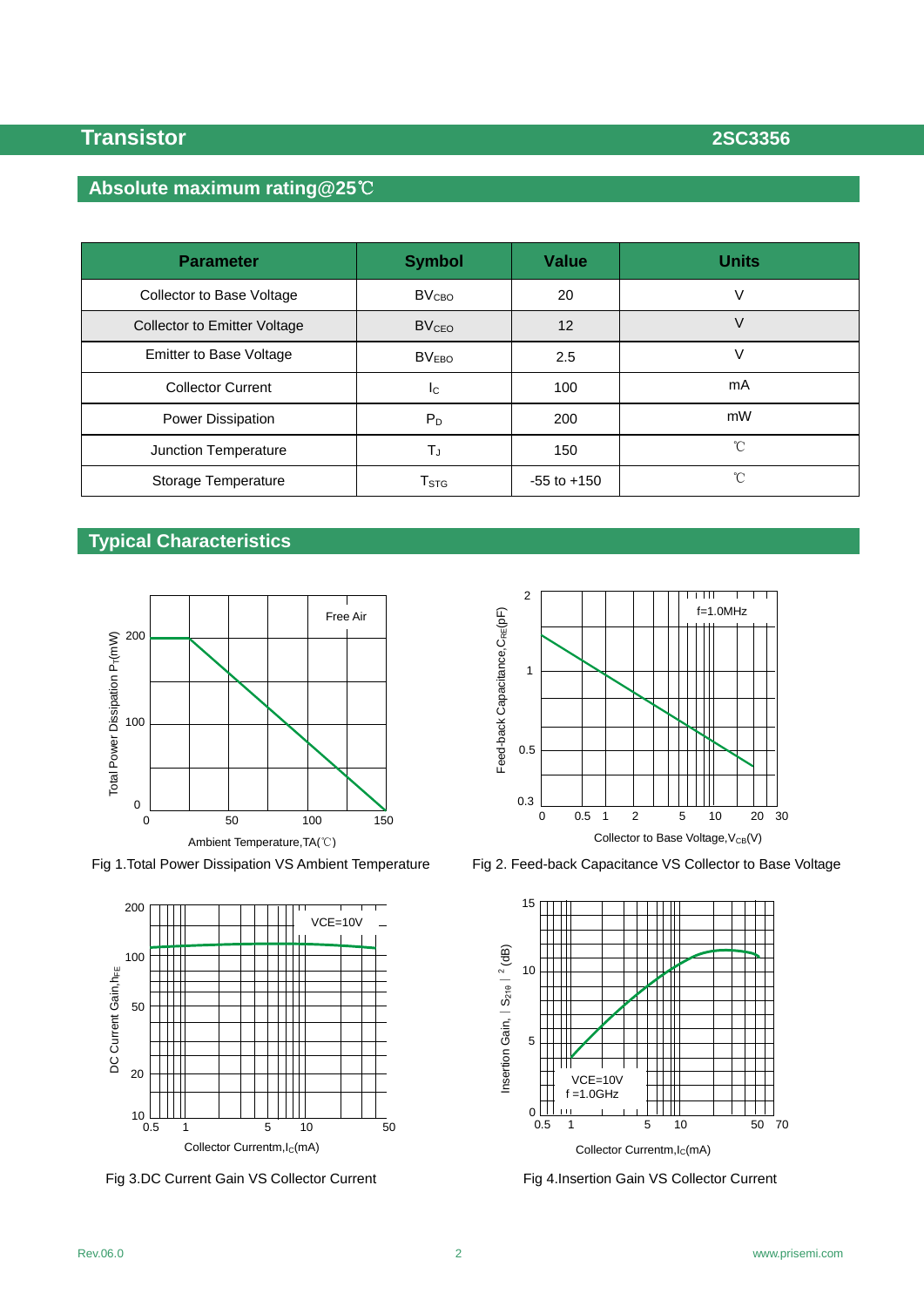## **Transistor 2SC3356**

## 10 Gain Bandwidth Product, f<sub>r</sub>(MH<sub>Z</sub>) 5.0 Gain Bandwidth Product, $f_T$ (MHz) 2.0 1.0 0.5 0.2  $V_{ce} = 10V$ 0.1 0 1.0 5.0 10 30 Collector Current, I<sub>C</sub>(mA)

Fig 5.Gain Bandwidth Product VS Collector Current Fig 6.Insertion Gain.Maximum Gain VS Frequency







Fig 7.Noise Figure VS Collector Current Fig 8.Noise Figure, Forward Insertion Gain VS Collector to Emitter Voltage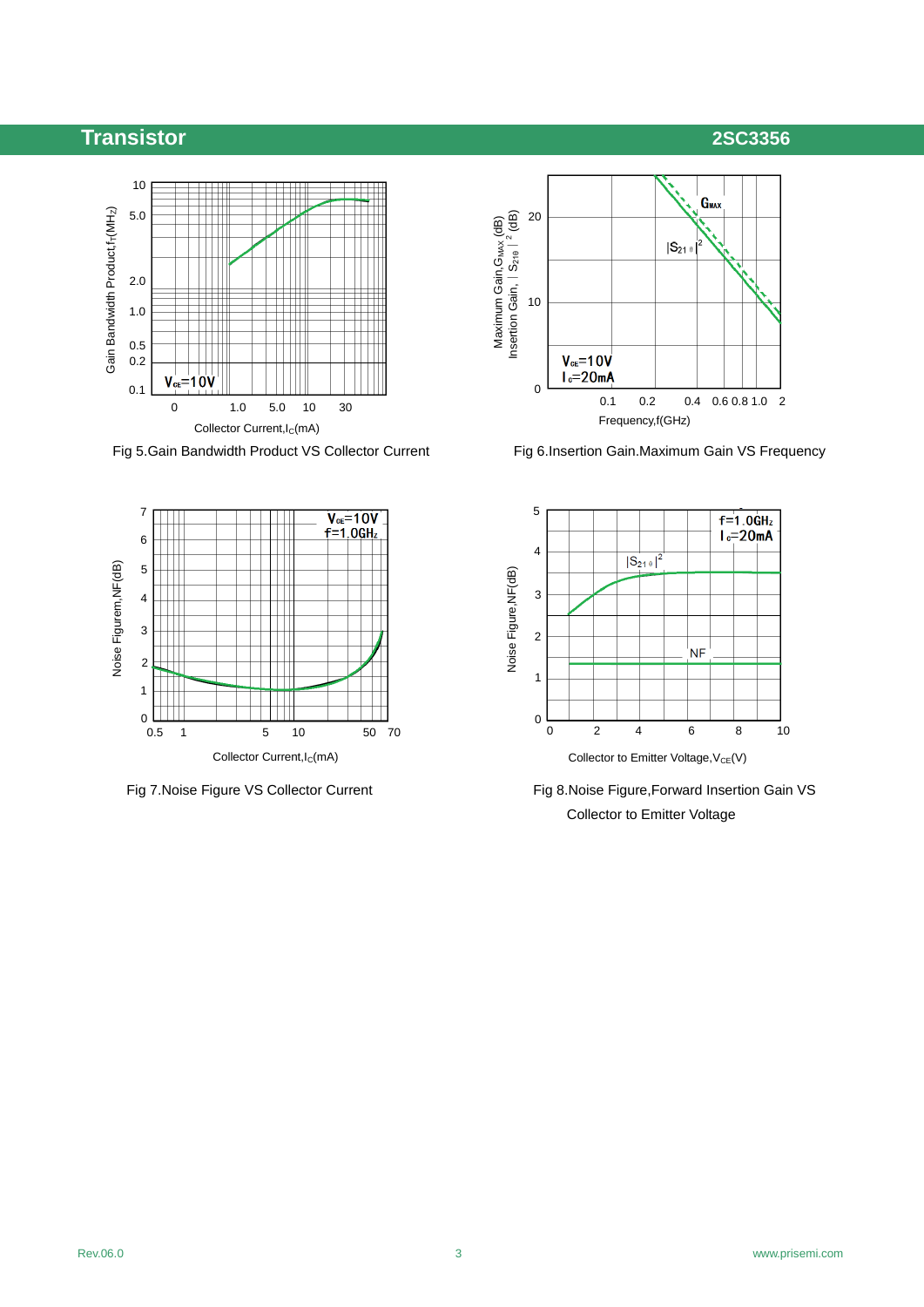# **Transistor 2SC3356**

## **Solder Reflow Recommendation**



Peak Temp=257℃, Ramp Rate=0.802deg. ℃/sec

## **Product dimension(SOT-23)**





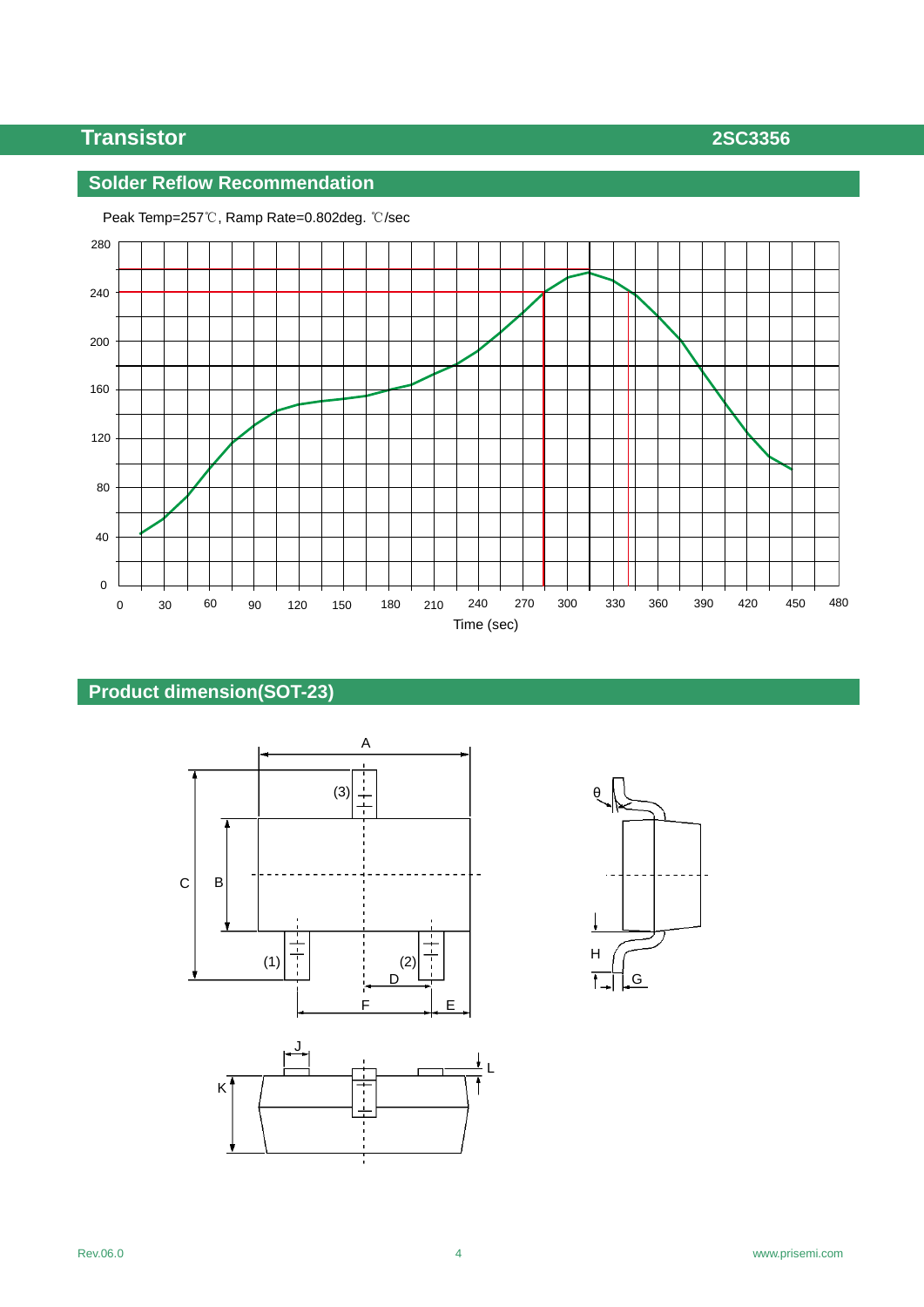# **Transistor 2SC3356**

|            |             | <b>Millimeters</b> | <b>Inches</b> |              |  |
|------------|-------------|--------------------|---------------|--------------|--|
| <b>Dim</b> | <b>MIN</b>  | <b>MAX</b>         | <b>MIN</b>    | <b>MAX</b>   |  |
| Α          | 2.80        | 3.00               | 0.1102        | 0.1197       |  |
| B          | 1.20        | 1.40               | 0.0472        | 0.0551       |  |
| С          | 2.10        | 2.50               | 0.0830        | 0.0984       |  |
| D          | 0.89        | 1.02               | 0.0350        | 0.0401       |  |
| E          | 0.45        | 0.60               | 0.0177        | 0.0236       |  |
| F          | 1.78        | 2.04               | 0.0701        | 0.0807       |  |
| G          | 0.085       | 0.177              | 0.0034        | 0.0070       |  |
| H          | 0.45        | 0.60               | 0.0180        | 0.0236       |  |
| J          | 0.37        | 0.50               | 0.0150        | 0.0200       |  |
| K          | 0.89        | 1.11               | 0.0350        | 0.0440       |  |
| Г          | 0.013       | 0.100              | 0.0005        | 0.0040       |  |
| $\theta$   | $0^{\circ}$ | $10^{\circ}$       | $0^{\circ}$   | $10^{\circ}$ |  |



| <b>Dim</b> | <b>Millimeters</b> |            |  |  |
|------------|--------------------|------------|--|--|
|            | <b>MIN</b>         | <b>MAX</b> |  |  |
| a          |                    | 0.7        |  |  |
| b          |                    | 1.2        |  |  |
| c          |                    | 2.04       |  |  |
|            |                    | 2.2        |  |  |

# **Ordering information**

| Device  | Package          | <b>Shipping</b>    |
|---------|------------------|--------------------|
| 2SC3356 | SOT-23 (Pb-Free) | 3000 / Tape & Reel |